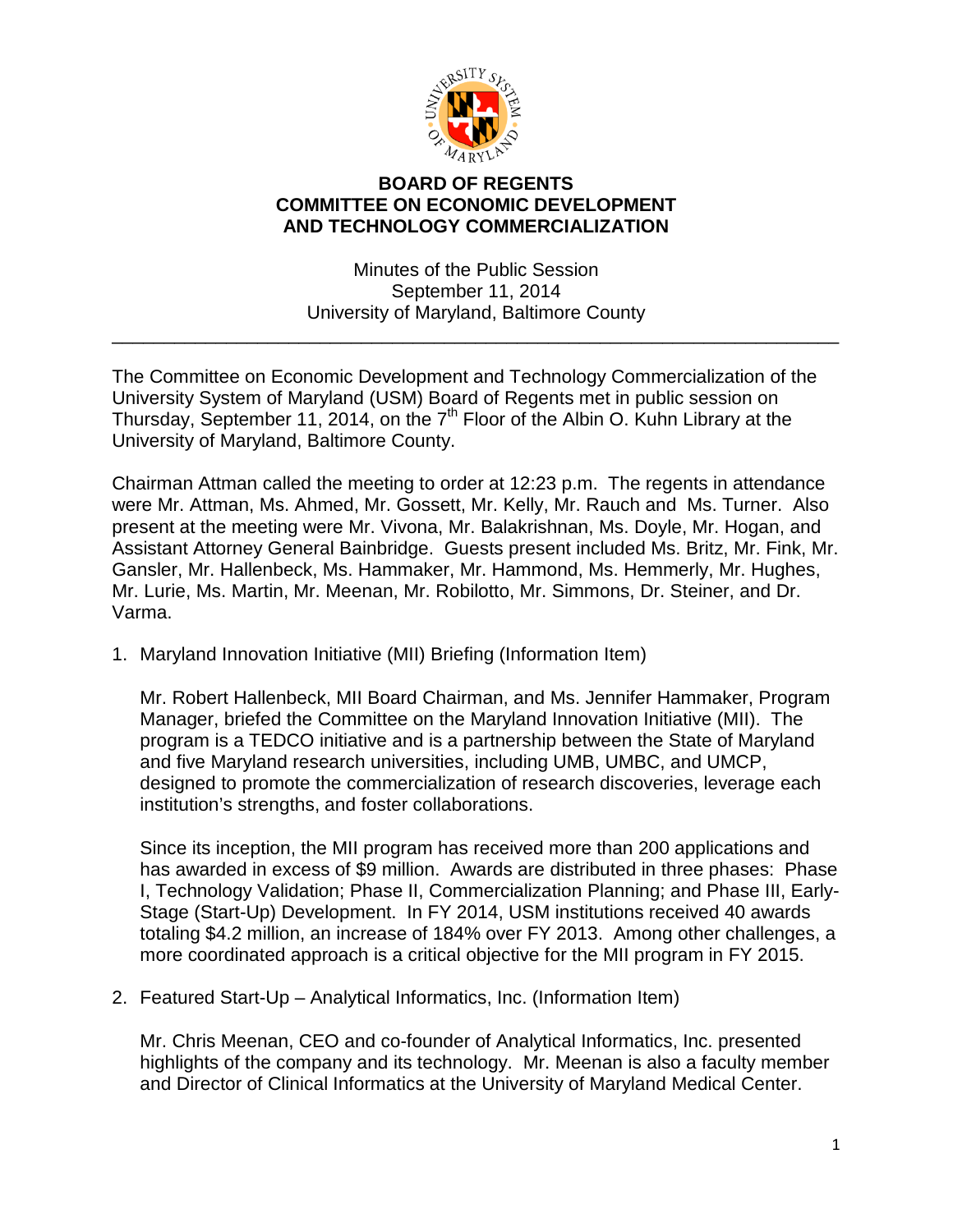Analytical Informatics, Inc. has developed a suite of innovative software tools to provide health care organizations with real-time information and improved work flows. The technology was licensed from UMB and in 2013 the company received a TEDCO MII Phase III award. In 2014, Analytical Informatics achieved a further milestone of 10 institutional customers.

3. Maryland Economic Development and Business Climate Commission Update (Information Item)

Mr. P. J. Hogan updated the Committee on recent activities of the Maryland Economic Development and Business Climate Commission. The Commission is chaired by Regent Norman Augustine and is to examine the State's current economic development structure and incentive programs, and make recommendations to keep Maryland competitive in economic and private sector growth and prosperity.

Mr. Hogan reported that the USM has been invited to present at the next meeting of the Commission on September  $30<sup>th</sup>$  at Patuxant River. The Commission is scheduled to report on its recommendations to the Senate President and House Speaker in December 2014.

4. UM Ventures Investment Fund – Investments Update (Information Item)

Following the approval of a USM Policy on Investments by the Board of Regents earlier this year, UM Ventures created an investment fund to provide to early stage capital to Maryland-based start-ups. Mr. Jim Hughes, Director of UM Ventures, reported on the investments made through the new UM Ventures Investment Fund.

Mr. Hughes reported that UM Ventures intends to make equity investments and well as loans and, to date, has made four investments and loans totaling \$300,000. The investments were reviewed and approved by external experts. In FY 2015, UM Ventures is authorized to invest or lend up to \$1 million.

5. USM New Company Formation – January to June 2014 Report (Information Item)

Mr. Suresh Balakrishnan briefed the Committee on new companies facilitated by the USM institutions for the reporting period January through June 2014. In the three years since the tracking and reporting process was first adopted, USM institutions have significantly supported the creation of 249 tier 1 and tier 2 new companies. This result bodes well against the 2020 Strategic Plan goal of 325 companies. During this latest reporting period, January to June 2014, USM institutions supported the creation of 4 tier 1, 69 tier 2, 26 tier 3, and 17 tier 4 companies for a total of 116 companies (refer to the report and chart in the public session Board materials).

Mr. Balakrishnan discussed the Committee's strategic focus areas, emphasizing the current efforts to increase access to early stage capital. He also highlighted the